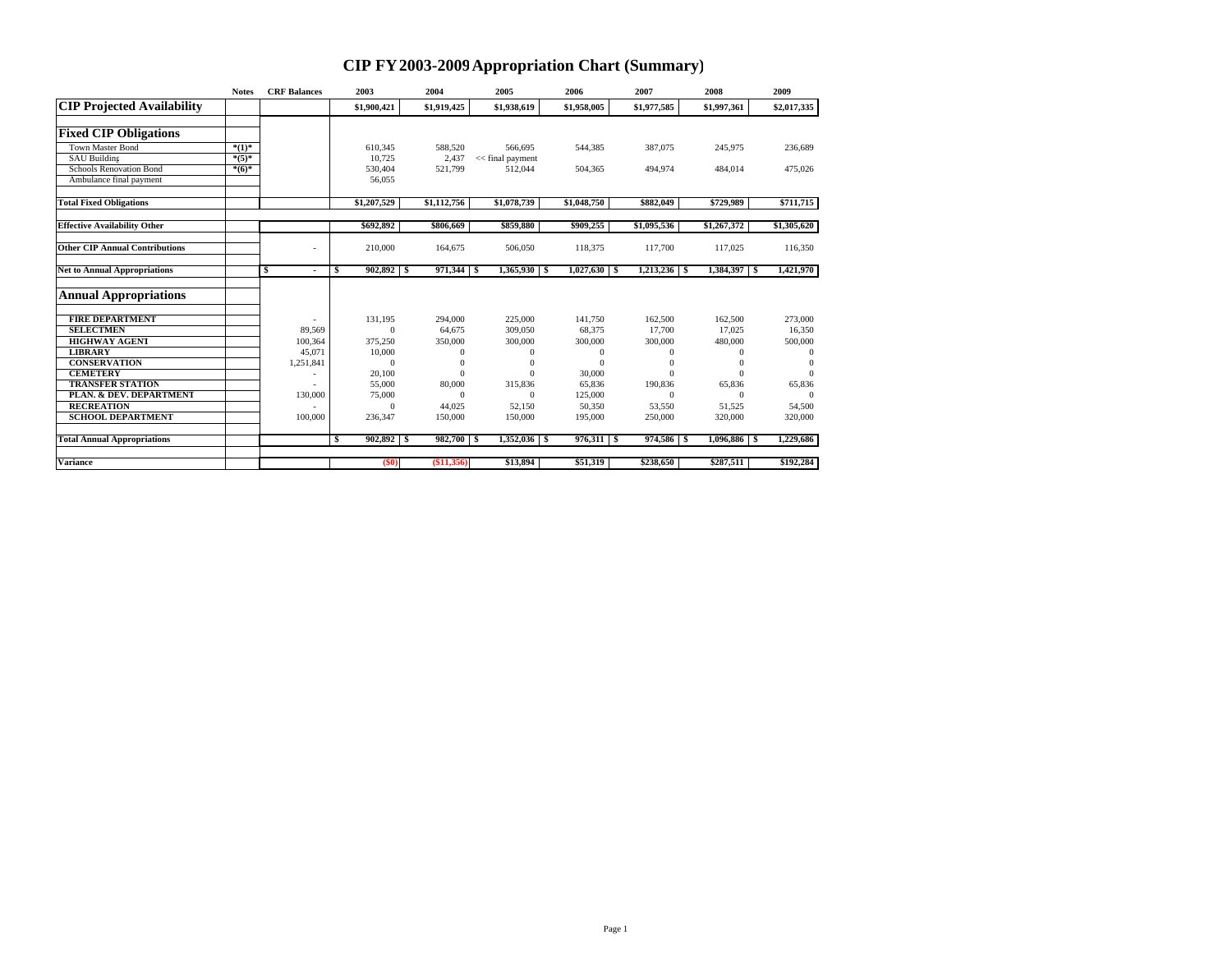## **CIP FY2003-2009Appropriation Chart (Details)**

|                                         | <b>Notes</b>          | <b>CRF</b> Balances      | 2003           | 2004                  | 2005               | 2006               | 2007           | 2008              | 2009           |
|-----------------------------------------|-----------------------|--------------------------|----------------|-----------------------|--------------------|--------------------|----------------|-------------------|----------------|
| <b>Effective Availability Other</b>     |                       |                          | 692,892<br>\$  | 806,669<br>- \$<br>-5 | 859,880            | 909,255<br>\$<br>s | 1,095,536      | 1,267,372<br>- \$ | 1,305,620      |
|                                         |                       |                          |                |                       |                    |                    |                |                   |                |
| <b>OTHER CIP ANNUAL CONTRIBUTIONS</b>   |                       |                          |                |                       |                    |                    |                |                   |                |
| School Impact Fee Funds                 | $*(7)^*$              |                          | 200,000        | 150,000               | 150,000            | 100,000            | 100,000        | 100,000           | 100,000        |
| <b>Library CRF</b>                      | $^{*(10)*}$           |                          | 10,000         |                       |                    |                    |                |                   |                |
| Searles Trust Fund                      | $^{*(9)*}$            |                          |                | 14,675                | 19,050             | 18,375             | 17,700         | 17,025            | 16,350         |
| <b>State Roads Reimbursement</b>        | $*(11)^*$<br>$*(12)*$ |                          |                |                       | 232,000<br>105,000 |                    |                |                   |                |
| <b>Developers Fees</b>                  |                       |                          |                |                       |                    |                    |                |                   |                |
| <b>Total Other contributions</b>        |                       |                          | \$210,000      | \$164,675             | \$506,050          | \$118,375          | \$117,700      | \$117,025         | \$116,350      |
| <b>Net to Annual CIP Appropriations</b> |                       |                          | \$902,892      | \$971,344             | \$1,365,930        | \$1,027,630        | \$1,213,236    | \$1,384,397       | \$1,421,970    |
| <b>ANNUAL APPROPRIATIONS</b>            |                       |                          |                |                       |                    |                    |                |                   |                |
|                                         |                       |                          |                |                       |                    |                    |                |                   |                |
| <b>FIRE DEPARTMENT</b>                  |                       |                          |                |                       |                    |                    |                |                   |                |
| Fire Apparatus                          | $*(2)^*$              |                          | 131,195        | 294,000               |                    | 141,750            | 162,500        | 162,500           | 273,000        |
| Substation                              |                       |                          |                |                       | 225,000            |                    |                |                   |                |
| Sub-Total                               |                       | $\sim$                   | 131,195        | 294,000               | 225,000            | 141,750            | 162,500        | 162,500           | 273,000        |
| <b>SELECTMEN</b>                        |                       |                          |                |                       |                    |                    |                |                   |                |
| <b>Community Center</b>                 |                       | 40,686                   |                |                       |                    |                    |                |                   |                |
| Castle Hill Bridge                      |                       |                          |                |                       | 290,000            |                    |                |                   |                |
| <b>Bartley House</b>                    |                       |                          |                | 50,000                |                    | 50,000             |                |                   |                |
| Searles Chapel                          | $*(3)*$               | 48,883                   |                | 14,675                | 19,050             | 18,375             | 17,700         | 17,025            | 16,350         |
| Sub-Total                               |                       | 89,569                   | $\overline{0}$ | 64,675                | 309,050            | 68,375             | 17,700         | 17,025            | 16,350         |
| <b>HIGHWAY AGENT</b>                    |                       |                          |                |                       |                    |                    |                |                   |                |
| Road & Bridge Improvements              |                       | 100,364                  | 300,000        | 300,000               | 300,000            | 300,000            | 300,000        | 300,000           | 300,000        |
| Apparatus                               | $*(16)*$              |                          | 75,250         | 50,000                |                    |                    |                | 90,000            | 95,000         |
| Land & Buildings                        |                       |                          |                |                       |                    |                    |                | 90,000            | 105,000        |
| Sub-Total                               |                       | 100,364                  | 375,250        | 350,000               | 300,000            | 300,000            | 300,000        | 480,000           | 500,000        |
| <b>LIBRARY</b>                          | $*(1)^*$              | 45,071                   |                |                       |                    |                    |                |                   |                |
| <b>Bldg-Needs Assessment</b>            | $^{*(10)*}$           |                          | 10,000         |                       |                    |                    |                |                   |                |
| Sub-Total                               |                       | 45,071                   | 10,000         | $\overline{0}$        | $\overline{0}$     | $\mathbf{0}$       | $\overline{0}$ | $\overline{0}$    | $\bf{0}$       |
| <b>CONSERVATION</b>                     |                       |                          |                |                       |                    |                    |                |                   |                |
| Land Fund                               | $^{*(8)*}$            | 1,251,841                |                |                       |                    |                    |                |                   |                |
| Sub-Total                               |                       | 1,251,841                | $\overline{0}$ | $\overline{0}$        | $\mathbf{0}$       | $\overline{0}$     | $\mathbf{0}$   | $\overline{0}$    | $\overline{0}$ |
| CEMETERY                                |                       |                          |                |                       |                    |                    |                |                   |                |
| Roads                                   |                       |                          | 20,100         |                       |                    |                    |                |                   |                |
| Stone Wall                              |                       |                          |                |                       |                    | 30,000             |                |                   |                |
| Sub-Total                               |                       | $\sim$                   | 20,100         | $\boldsymbol{0}$      | $\boldsymbol{0}$   | 30,000             | $\mathbf{0}$   | $\mathbf{0}$      | $\bf{0}$       |
| <b>TRANSFER STATION</b>                 |                       |                          |                |                       |                    |                    |                |                   |                |
| Apparatus                               | $*(15)*$              |                          | 55,000         | 80,000                | 250,000            |                    | 125,000        |                   |                |
| <b>Facilities Renovation</b>            | $*(13)*$              |                          |                |                       | 65,836             | 65,836             | 65,836         | 65,836            | 65,836         |
| Sub-Total                               |                       | $\sim$                   | 55,000         | 80,000                | 315,836            | 65,836             | 190,836        | 65,836            | 65,836         |
| PLAN. & DEV. DEPARTMENT                 |                       |                          |                |                       |                    |                    |                |                   |                |
| Aerial Photo Base Map                   |                       |                          | 75,000         |                       |                    | 125,000            |                |                   |                |
| Langdon Road                            | $*(14)*$              | 130,000                  |                |                       |                    |                    |                |                   |                |
| Master Plan Update<br>Sub-Total         |                       | 130,000                  | 75,000         | $\overline{0}$        | $\overline{0}$     | 125,000            | $\overline{0}$ | $\overline{0}$    | $\overline{0}$ |
| <b>RECREATION</b>                       |                       |                          |                |                       |                    |                    |                |                   |                |
| Griffin Park Phase II                   | $^{*(4)*}$            |                          |                | 44,025                | 52,150             | 50,350             | 53,550         | 51,525            | 54,500         |
| Sub-Total                               |                       | $\overline{\phantom{a}}$ | $\mathbf{0}$   | 44,025                | 52,150             | 50,350             | 53,550         | 51,525            | 54,500         |
| <b>SCHOOL DEPARTMENT</b>                |                       |                          |                |                       |                    |                    |                |                   |                |
| <b>Elementary School Facilities</b>     |                       | 50,000                   | 136,347        | 100,000               | 100,000            | 125,000            | 250,000        | 320,000           | 320,000        |
| School Land Needs                       |                       |                          | 50,000         |                       |                    |                    |                |                   |                |
| School Septic Replacement               |                       | 50,000                   | 50,000         | 50,000                | 50,000             |                    |                |                   |                |
| In-District Lunch Facilities            |                       |                          |                |                       |                    | 70,000             |                |                   |                |
| Sub-Total                               |                       | 100,000                  | 236,347        | 150,000               | 150,000            | 195,000            | 250,000        | 320,000           | 320,000        |
|                                         |                       |                          |                |                       |                    |                    |                |                   |                |
| TOTAL ANNUAL APPROPRIATIONS             |                       |                          | \$902,892      | \$982,700             | \$1,352,036        | \$976,311          | \$974,586      | \$1,096,886       | \$1,229,686    |
| <b>VARIANCE</b>                         |                       |                          | (50)           | (\$11,356)            | \$13,894           | \$51,319           | \$238,650      | \$287,511         | \$192,284      |
|                                         |                       |                          |                |                       |                    |                    |                |                   |                |